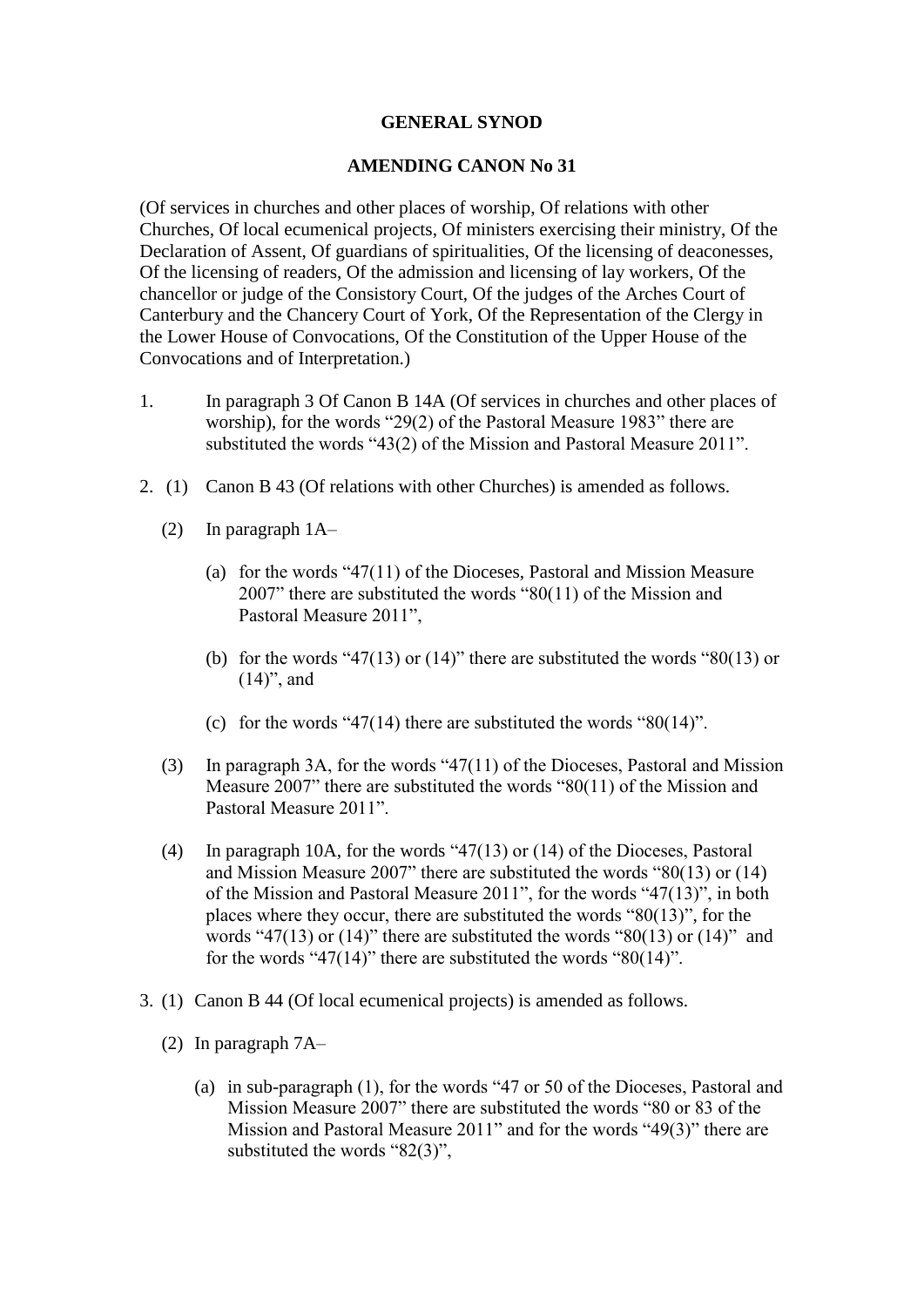- (b) in sub-paragraph  $(3)(a)$ , for the words "47(13) or (14) of the Dioceses, Pastoral and Mission Measure 2007" there are substituted the words "80(13) or (14) of the Mission and Pastoral Measure 2011"; and
- (c) in sub-paragraph  $(3)(c)$ , for the words "47(14) of the Dioceses, Pastoral and Mission Measure 2007" there are substituted the words "80(14) of the Mission and Pastoral Measure 2011".
- 4. In paragraph 4 of Canon C 8 (Of ministers exercising their ministry), for the words "section 47(11) of the Dioceses, Pastoral and Mission Measure 2007, read with section 47(14)" there are substituted the words "section 80(11) of the Mission and Pastoral Measure 2011, read with section 80(14)".
- 5. Canon C 15 (Of the Declaration of Assent) is amended as follows.
- 6. In paragraph 2 the words "or provost", in each place where they occur, are omitted.
- 7. In paragraph 3
	- (a) for the words from "who" to "investiture" there are substituted the words "shall on the occasion of the commencement of his public ministry in the diocese"; and
	- (b) for the word "archbishop" in the second sentence there are substituted the words "bishop of the diocese".
- 8. After Canon C 18 there is inserted the following Canon (which re-places the Canon C 19 repealed by Amending Canon No. 23) –

## "Canon C 19 Of guardians of spiritualities

- 1. Wherever the archiepiscopal see be vacant the guardianship of the spiritualities belongs to the metropolitical church of the province and the Chapter of that church shall exercise the spiritual jurisdiction of the province and diocese during the vacancy.
- 2. Wherever a bishopric be vacant the guardianship of the spiritualities belongs to the cathedral church of the diocese and shall be exercisable by the Chapter during the vacancy, unless by prescription or composition or by virtue of an enactment or other legal instrument it belongs to the archbishop of the province.
- 3. The guardian or guardians of the spiritualities exercise the spiritual jurisdiction of the diocese during the vacancy, including any functions conferred on it or them by or under any enactment:

Provided that their powers do not extend to such matters as are excluded from their jurisdiction by the laws of the realm, or to the presentation to benefices sede vacante of which the archbishop or bishop is patron, which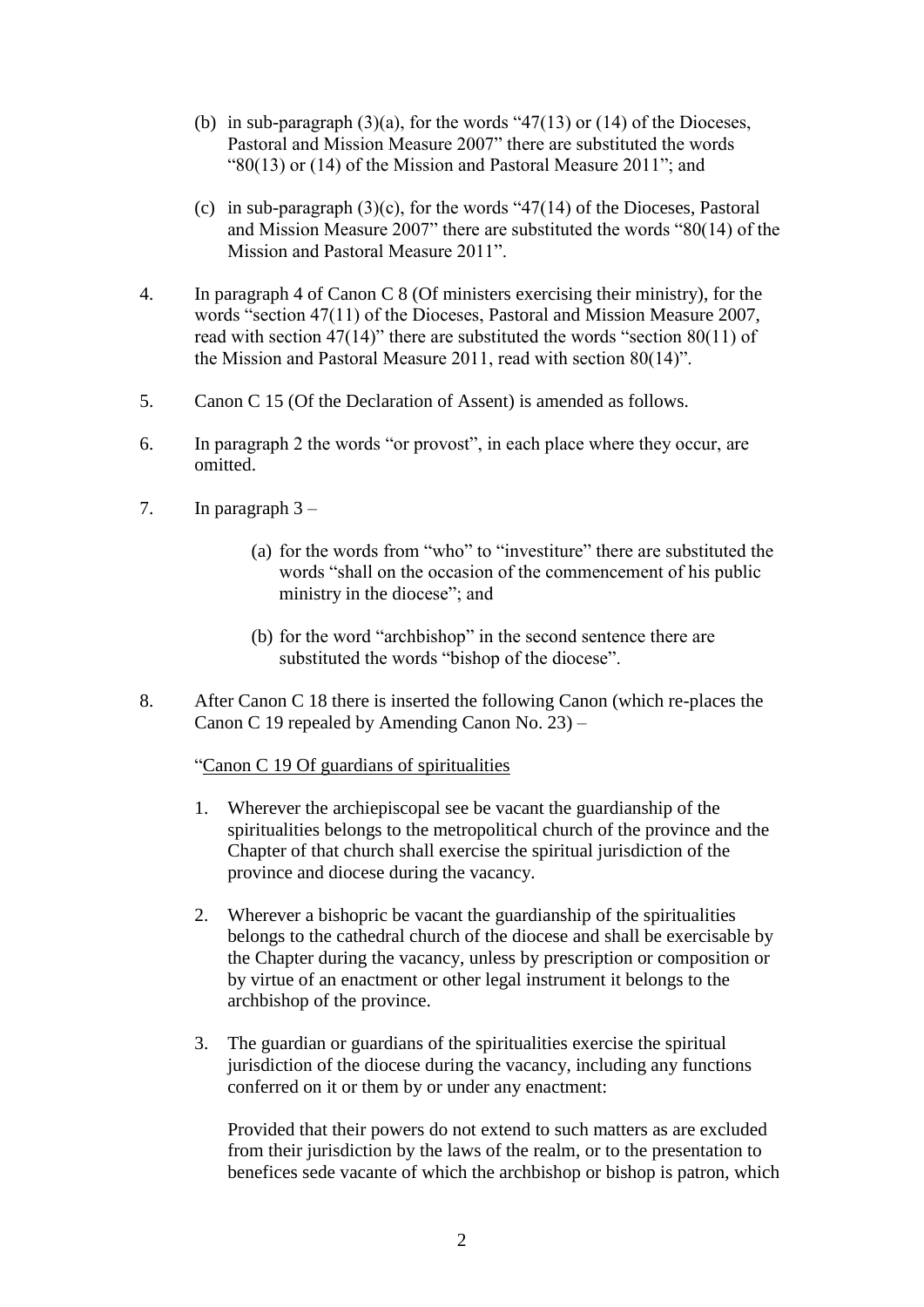presentation belongs to the Crown by royal prerogative, or to functions which may lawfully be delegated to another bishop during the vacancy.".

- 9. (1) Canon D 3 (Of the licensing of deaconesses) is amended as follows.
	- (2) After paragraph 3B there are inserted the following paragraphs
		- "3C In the case of a deaconess who is subject to Common Tenure, the bishop of a diocese may revoke any licence granted to her only -
			- (a) on the grounds of her misconduct, including any act or omission relating to matters involving ritual, doctrine or ceremonial, or
			- (b) in accordance with the capability procedures,

and where (a) applies the provisions of paragraph 3A relating to a right of appeal apply as they apply in the case of a deaconess who is not subject to Common Tenure.

- 3D In paragraph 3C and paragraphs 3B of Canon E6 and 5B of Canon E8 "capability procedures" has the same meaning as it has for the purposes of the Ecclesiastical Offices (Terms of Service) Measure 2009.".
- 10. (1) Canon E 6 (Of the licensing of readers) is amended as follows.
	- (2) After paragraph 3A there is inserted the following paragraph
		- "3B In the case of a reader subject to Common Tenure, the bishop of the diocese may revoke any licence granted to the reader only-
			- (a) on the grounds of the reader's misconduct, including any act or omission relating to matters involving ritual, doctrine or ceremonial, or
			- (b) in accordance with the capability procedures,

and where (a) applies, the provisions of paragraph 3A relating to a right of appeal apply as they apply in the case of a reader who is not subject to Common Tenure.".

- 11. (1) Canon E 8 (Of the admission and licensing of lay workers) is amended as follows.
	- (2) After paragraph 5A there is inserted the following paragraph
		- "5B. In the case of a lay worker who is subject to Common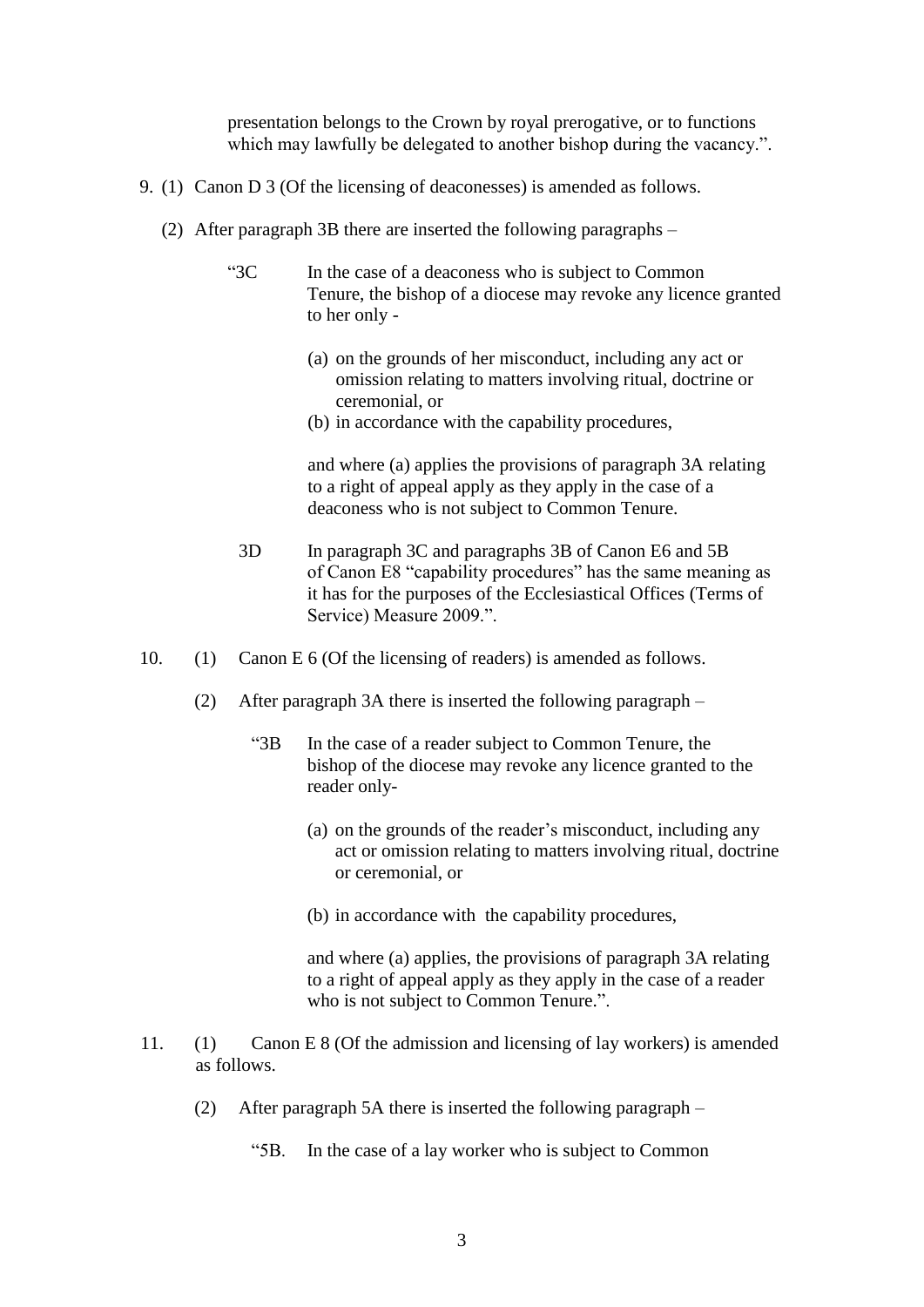Tenure, the bishop may revoke any licence granted to the lay worker only –

- (a) on the grounds of the worker's misconduct, including any act or omission relating to matters involving ritual, doctrine or ceremonial, or
- (b) in accordance with the capability procedures,

and where (a) applies, the provisions of paragraph 5A relating to a right of appeal apply as they apply in the case of a lay worker who is not subject to Common Tenure.".

- 12. (1) Canon G 2 (Of the chancellor or judge of a Consistory Court) is amended as follows.
	- (2) For paragraph 2 there is substituted the following paragraph  $-$ 
		- "2. The qualifications of a person who is appointed to be a chancellor of a diocese are such as may be prescribed by Measure.".
	- (3) Paragraph 14 of Amending Canon No. 29 is revoked.
- 13. (1) Canon G 3 (Of the judges of the Arches Court of Canterbury and the Chancery Court of York) is amended as follows.
	- (2) For paragraphs 1 and 2 there is substituted the following paragraph–
		- "1. The composition of the Arches Court of Canterbury and the Chancery Court of York and the manner of the appointment of their judges are such as may be prescribed by Measure.".

(3) Paragraph 3 is re-numbered "2" and there is substituted the following paragraph–

> "2. The qualifications of a person who is appointed to be Dean of the Arches and Auditor are such as may be prescribed by Measure.".

(4) Paragraph 4 is revoked and paragraphs 5 and 6 are re-numbered 3 and 4, respectively.

- (5) Paragraph 15 of Amending Canon No. 29 is revoked.
- 14. (1) Canon H 2 (Of the Representation of the Clergy in the Lower House of the Convocations) is amended as follows.
	- (2) In paragraph 1 in its application to the province of Canterbury–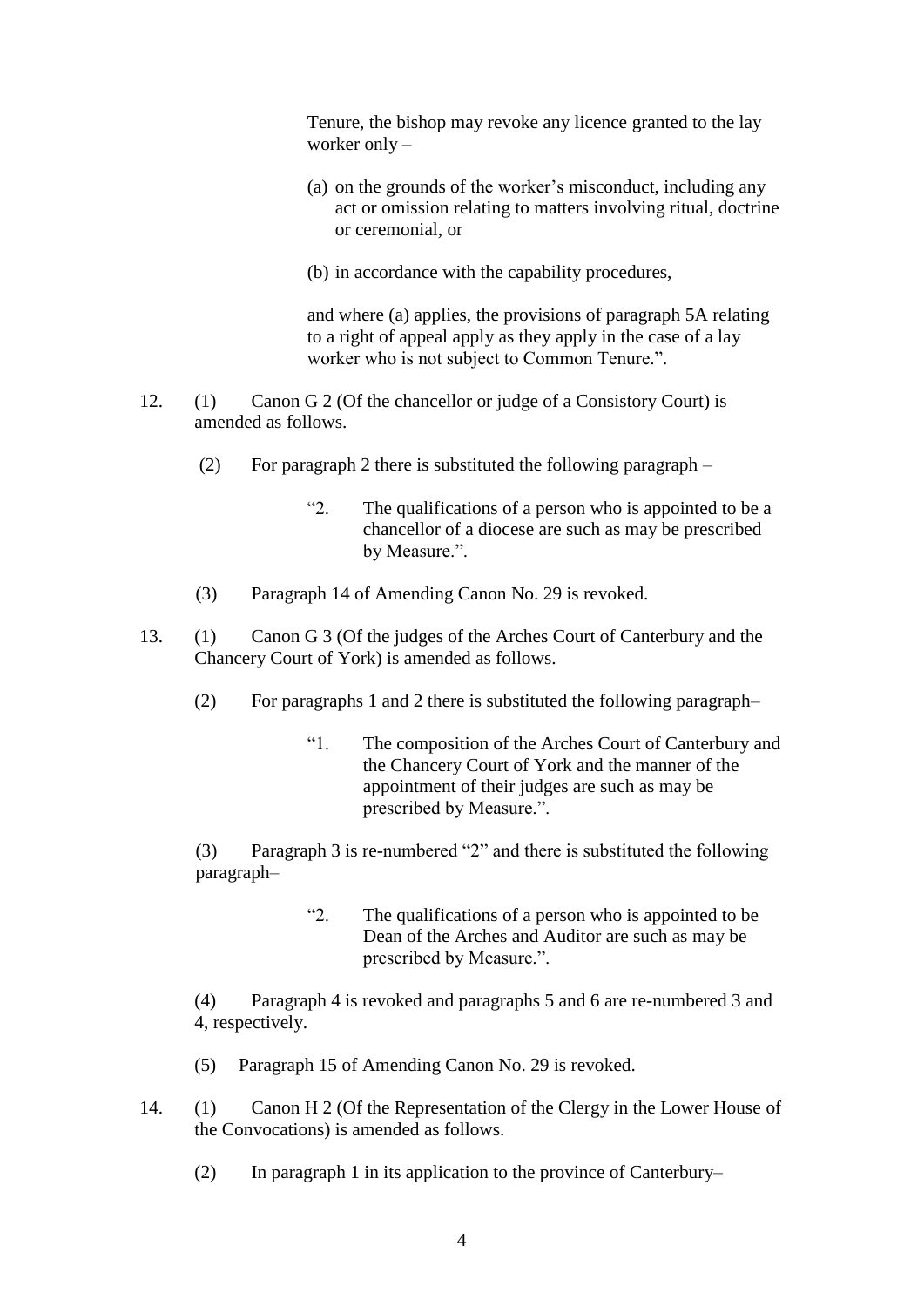- "(a) in sub-paragraph (d), for the words "Forces Synodical Council" there are substituted the words "Armed Forces Synod"; and
	- (b) after sub-paragraph (g) there is added the following subparagraph–
		- "(h) the Chair of the Dioceses Commission, if that person is a priest or deacon residing in the province.".
- (3) In paragraph 1 in its application to the province of York, after subparagraph (e) there is added the following sub-paragraph–
	- "(f) the Chair of the Dioceses Commission, if that person is a priest or deacon residing in the province;".

(4) In paragraph 5, in the Proviso, for the words "Central Board of Finance," there are substituted the words "Archbishops' Council,".

- 15. (1) Canon H 3 (Of the Constitution of the Upper Houses of the Convocations) is amended as follows.
	- (2) In paragraph 1–
		- "(a) in sub-paragraph (bb), for the words "the Forces Synodical Council" there are substituted the words "the Armed Forces Synod";
			- (b) after sub-paragraph (d) there is added the following subparagraph –
				- "(e) the Chair of the Dioceses Commission, if that person is in episcopal orders and residing in the province;"; and
		- (c) In the Proviso
			- (i) for the words "section 8 of the Church of England (Miscellaneous Provisions) Measure 1983" there are substituted the words "section 14 of the Dioceses, Pastoral and Mission Measure 2007", and
			- (ii) at the end there is added the following sentence –

"Where 2 or more persons exercise functions by virtue of such an instrument the archbishop of the province or, if the see of that archbishop is vacant, the archbishop of the other province, shall determine which of those persons may attend and speak at that meeting in place of the bishop.".